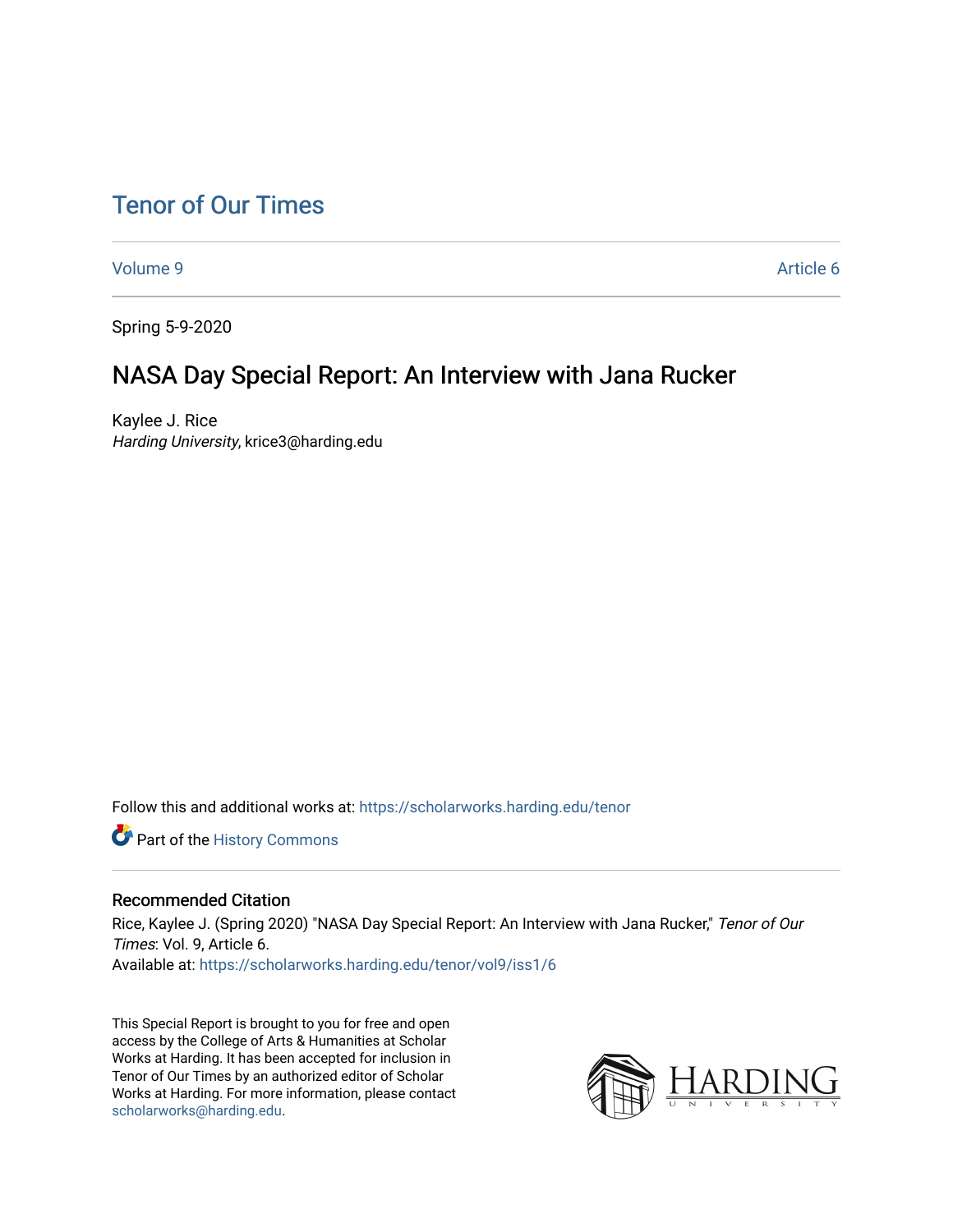

### **Author Bio:**

Kaylee Rice is a senior History major from Liberty Township, Ohio. During her time at Harding she has been involved in the women's Cross Country and Track teams, as well as being involved in Phi Alpha Theta and HUmanity. After graduation, she will return to Ohio where she will work as a naturalist-interpreter for Great Parks of Hamilton County. She hopes to eventually attend graduate school in the Cincinnati area.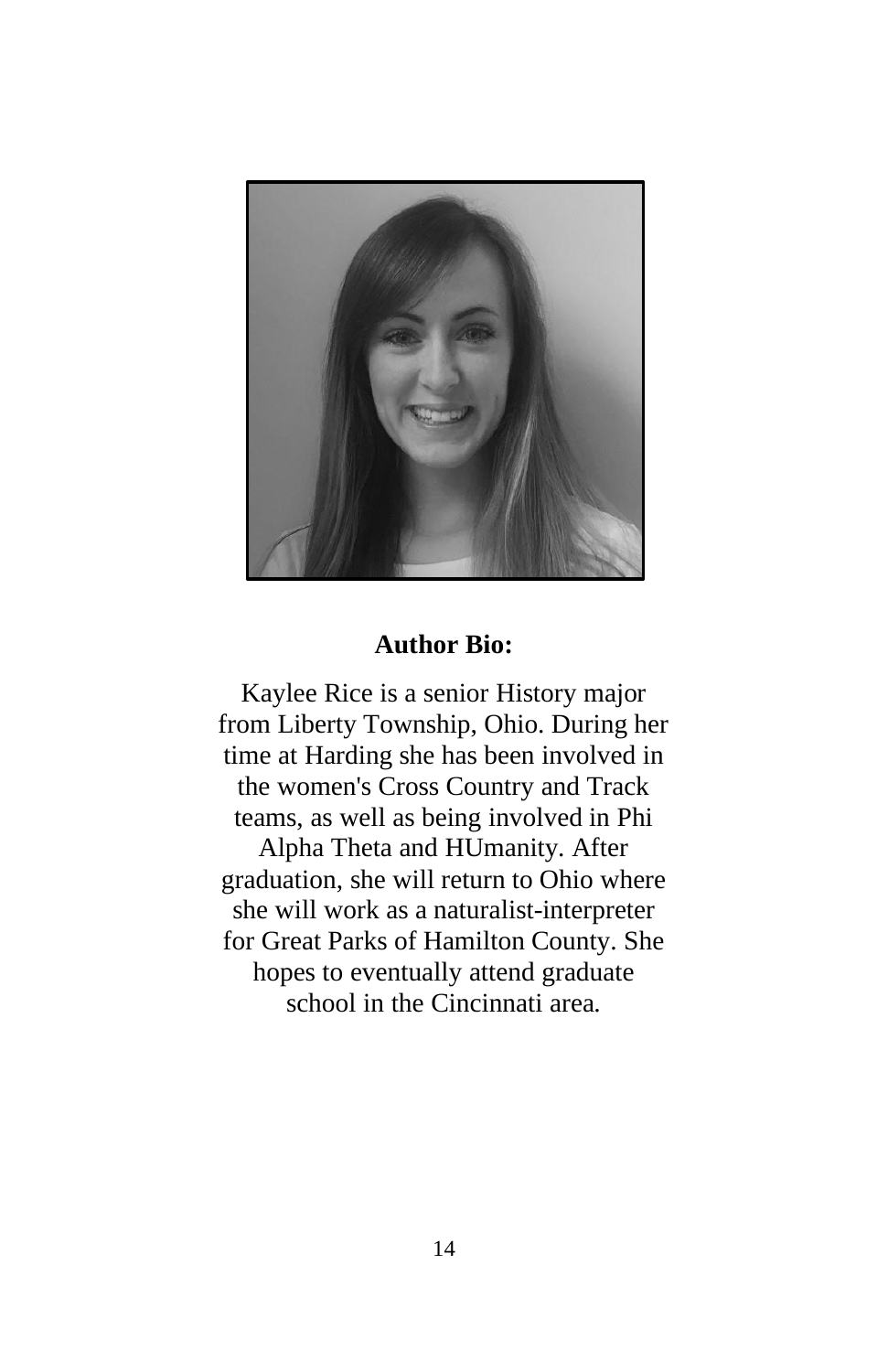## **NASA DAY SPECIAL REPORT: AN INTERVIEW WITH JANA RUCKER**

### **By Kaylee J. Rice**

The idea that would become NASA Day started from humble beginnings. According to Jana Rucker, Harding's Vice President for University Communications and Enrollment, the idea began in the Department of Engineering and Physics. Dr. Charles Wu, a professor from this department, sent a request to NASA. He asked them to send someone to give a presentation for the Department of Engineering and Physics in order to give those students the opportunity to hear from a leading expert in their field.

To everyone's surprise, this request caught the attention of NASA's Chief Technologist, Dr. Douglas Terrier. Dr. Terrier, who is the highestranking technology official at NASA, decided to come give the presentation himself. Mrs. Rucker says that Dr. Terrier decided to come because he had never been to Arkansas before and saw this as a good opportunity to visit. All of a sudden, what started as a simple presentation geared toward one department had become a much bigger occasion.

According to Mrs. Rucker, the university felt that the opportunity to host such a high-profile guest was too important not to share. She began to coordinate activities with Betsy Bailey, the Director of Communications for the Searcy School District, and the STEM Coordinators for several different schools in the White County area. Mrs. Rucker also contacted the other schools that are part of the Arkansas Space Grant Consortium. This is a group of seventeen colleges and universities in Arkansas that promote involvement in NASA activities. They also receive NASA grants and help undergraduate and graduate students participate in research activities in the aerospace field. Soon, hundreds of students from kindergarten through college age were scheduled to come to Harding's campus and participate in NASA Day activities.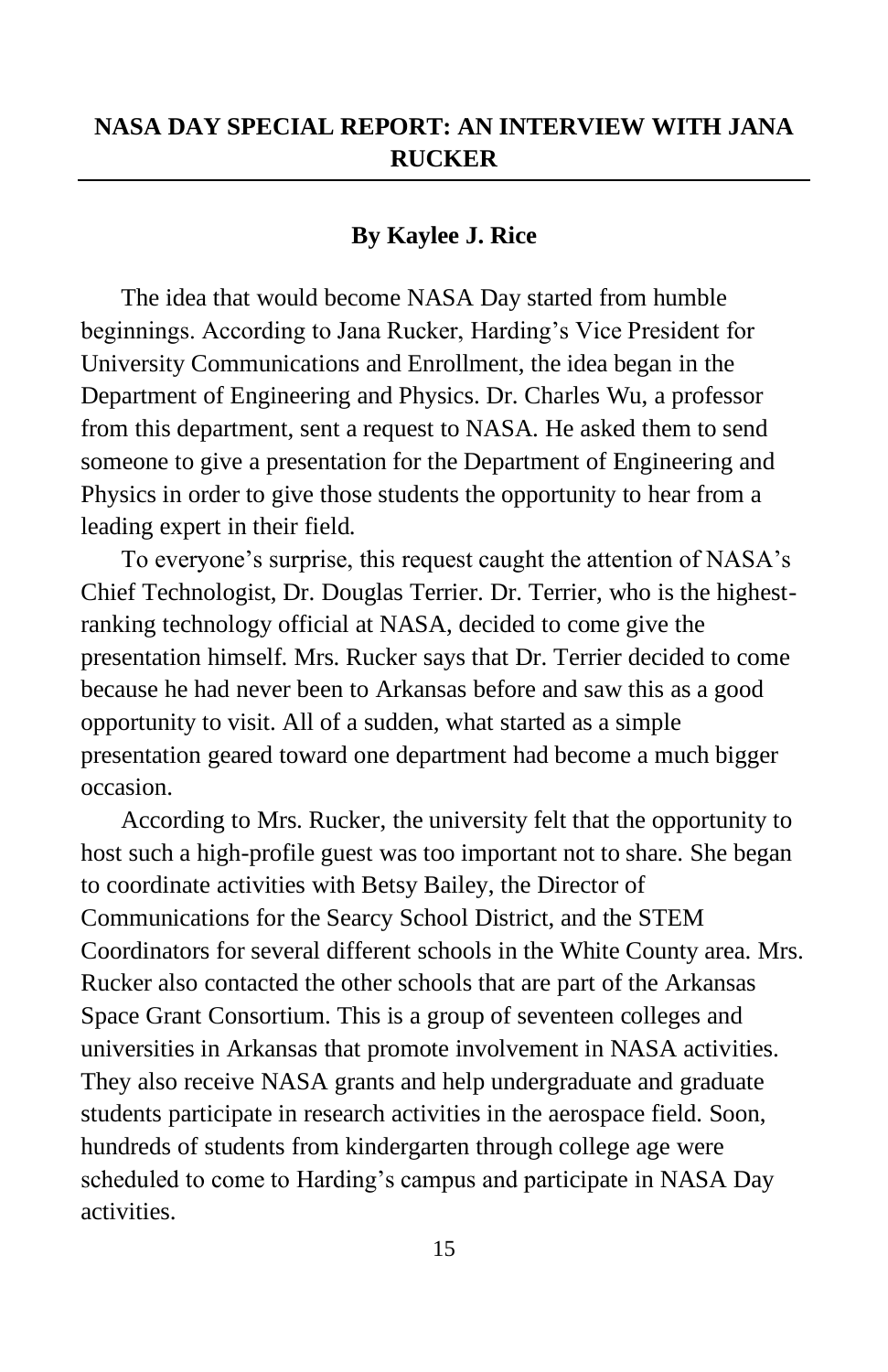### *Tenor of Our Times*

Developing activities to appeal to all of these different age groups proved to be a challenge. Hannah Owens, Harding's Director of Digital Media, as well as Dr. Ed Wilson collaborated to create an exhibit to showcase the NASA research that Harding students have worked on ever since the 1960s. Dr. Terrier and Dr. Wilson also dedicated a plaque commemorating Harding's involvement with NASA research. For many, this was the pinnacle of the day. Mrs. Rucker commented that "[Dr. Terrier] is just a gracious person. It was a special moment." In addition to these activities, nearly 1,200 students from schools all over White County came to Harding's campus to attend the lectures, view the exhibit, watch a movie, and sit in on a special presentation about careers at NASA. The Arkansas Space Grant Consortium also held a meeting on campus. In the evening, Dr. Terrier gave a lecture, titled, "Forward to the Moon: The NASA Artemis Program," in which he urged students to reach higher in their goals and aspirations.

It was clear from the beginning of the planning process that NASA Day at Harding was going to be an exciting event that Harding's administration wanted to share with as many other people as possible. This excitement led to yet another idea: what if January 27 could be NASA Day not only for Harding, but for all of Arkansas? This idea was realized when Governor Asa Hutchinson declared January 27, 2020 to be the first ever NASA Day in Arkansas. As it turns out, there is a process set up online to request a proclamation in Arkansas. Having January 27 declared NASA Day took some work: the official request form requires a full explanation of the relevance of the potential proclamation and of its benefits to Arkansas. After some editing designed to make the proclamation more general to Arkansas as a whole, the governor's office declared January 27 to be NASA Day in Arkansas. One of Arkansas' state representatives even read the proclamation to the House of Representatives in Washington D.C., bringing NASA Day to the awareness of not only Harding and Arkansas, but of the entire country.

Ultimately, the purpose of NASA Day was to celebrate the accomplishments of the past and look forward to those that lie ahead.